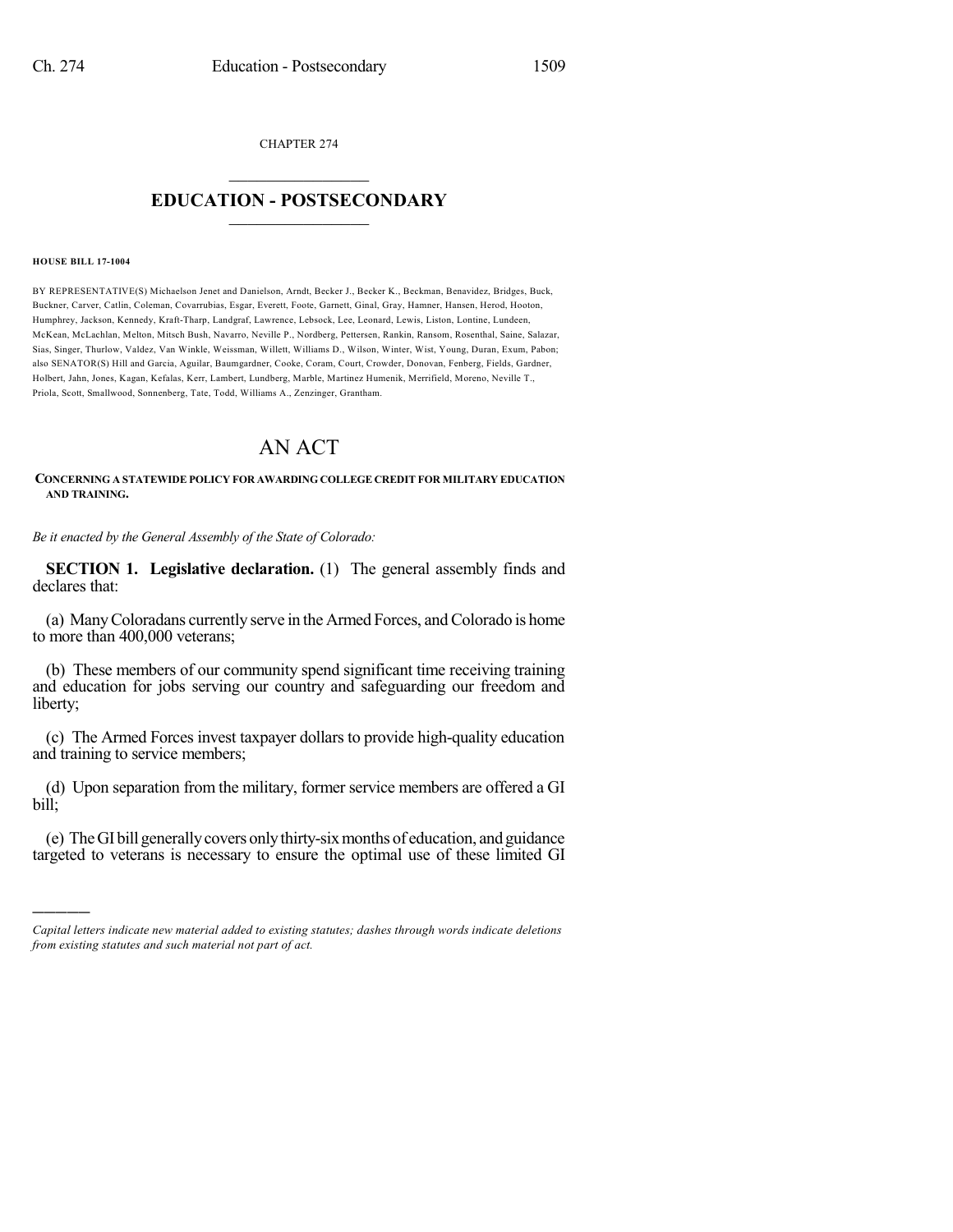### benefits; and

(f) Veterans face an increased risk of poverty and failure to complete their postsecondary education if they are placed in college courses without appropriate recognition of college-level learning acquired while in the military and targeted guidance from the institution to ensure that GI bill benefits are used effectively to complete a chosen program of study.

(2) Now, therefore, by requiring state institutions of higher education to adopt a policy for awarding credit for college-level learning acquired in the military and provide appropriate guidance to veterans, Colorado can ensure an easier pathway to career and financial success for our veterans.

**SECTION 2.** In Colorado Revised Statutes, **add** 23-5-145 as follows:

**23-5-145. Creditfor military education and training - policy - repeal.**(1) AS USED IN THIS SECTION, UNLESS THE CONTEXT OTHERWISE REQUIRES, "STATE INSTITUTION OF HIGHER EDUCATION" OR "INSTITUTION" HAS THE SAME MEANING AS PROVIDED IN SECTION 23-18-102 (10); EXCEPT THAT "STATE INSTITUTION OF HIGHER EDUCATION" OR "INSTITUTION" INCLUDES EACH LOCAL DISTRICT COLLEGE THAT IS PART OF A LOCAL COLLEGE DISTRICT ORGANIZED PURSUANT TO ARTICLE 71 OF THIS TITLE 23 AND THE AREA TECHNICAL COLLEGES, AS DEFINED IN SECTION 23-60-103.

(2) ON OR BEFORE JANUARY 1, 2018, EACH GOVERNING BOARD OF A STATE INSTITUTION OF HIGHER EDUCATION SHALL ADOPT, MAKE PUBLIC, AND IMPLEMENT A PRIOR LEARNING ASSESSMENT POLICY FOR AWARDING ACADEMIC CREDIT FOR COLLEGE-LEVEL LEARNINGACQUIRED WHILE IN THE MILITARY.THE POLICY ADOPTED BY THE GOVERNING BOARD MUST REQUIRE EACH CAMPUS OF THE INSTITUTION TO:

(a) USE THE AMERICAN COUNCIL ON EDUCATION'S RECOMMENDATIONS ON THE JOINT SERVICES TRANSCRIPT, AMONG OTHER FACTORS, TO EVALUATE COLLEGE-LEVEL LEARNING ACQUIRED BY A STUDENT WHILE IN THE MILITARY AND, AT THE DISCRETION OF THE CAMPUS, ASSIGN APPROPRIATE PRIOR LEARNING ASSESSMENT CREDIT;

(b) PROVIDE SPECIFIC GUIDANCE TO ACTIVE DUTY AND VETERAN MILITARY MEMBERS IN SELECTING A PROGRAM OF STUDY AND IN OPTIMIZING THE USE OF PRIOR LEARNING ASSESSMENTCREDIT TO ACCELERATE THE STUDENT'S PATH TO DEGREE OR CERTIFICATE COMPLETION IN THE CHOSEN PROGRAM OF STUDY; AND

(c) BEGINNING JUNE 1,2018,ACCEPT IN TRANSFER FROM WITHIN THE INSTITUTION AND FROM OTHER STATE INSTITUTIONS OF HIGHER EDUCATION PRIOR LEARNING ASSESSMENT CREDIT AWARDED FOR COURSES WITH GUARANTEED-TRANSFER DESIGNATION,UNLESS THECOLORADO COMMISSION ON HIGHER EDUCATION ADOPTS A NEW POLICY PRIOR TO JUNE 1, 2018, CONCERNING THE TRANSFER OF PRIOR LEARNING ASSESSMENT CREDIT FOR COURSES WITH GUARANTEED-TRANSFER DESIGNATION THAT REQUIRES EACH CAMPUS TO ACCEPT IN TRANSFER CREDIT AWARDED BY A STATE INSTITUTION OF HIGHER EDUCATION PURSUANT TO THE PROVISIONS OF SUBSECTION (2)(a) OF THIS SECTION. EACH CAMPUS MAY ALSO ACCEPT OTHER PRIOR LEARNING ASSESSMENT CREDIT TOWARD THE STUDENT'S PROGRAM OF STUDY IF THE CREDIT MEETS STANDARDS ESTABLISHED BY THE